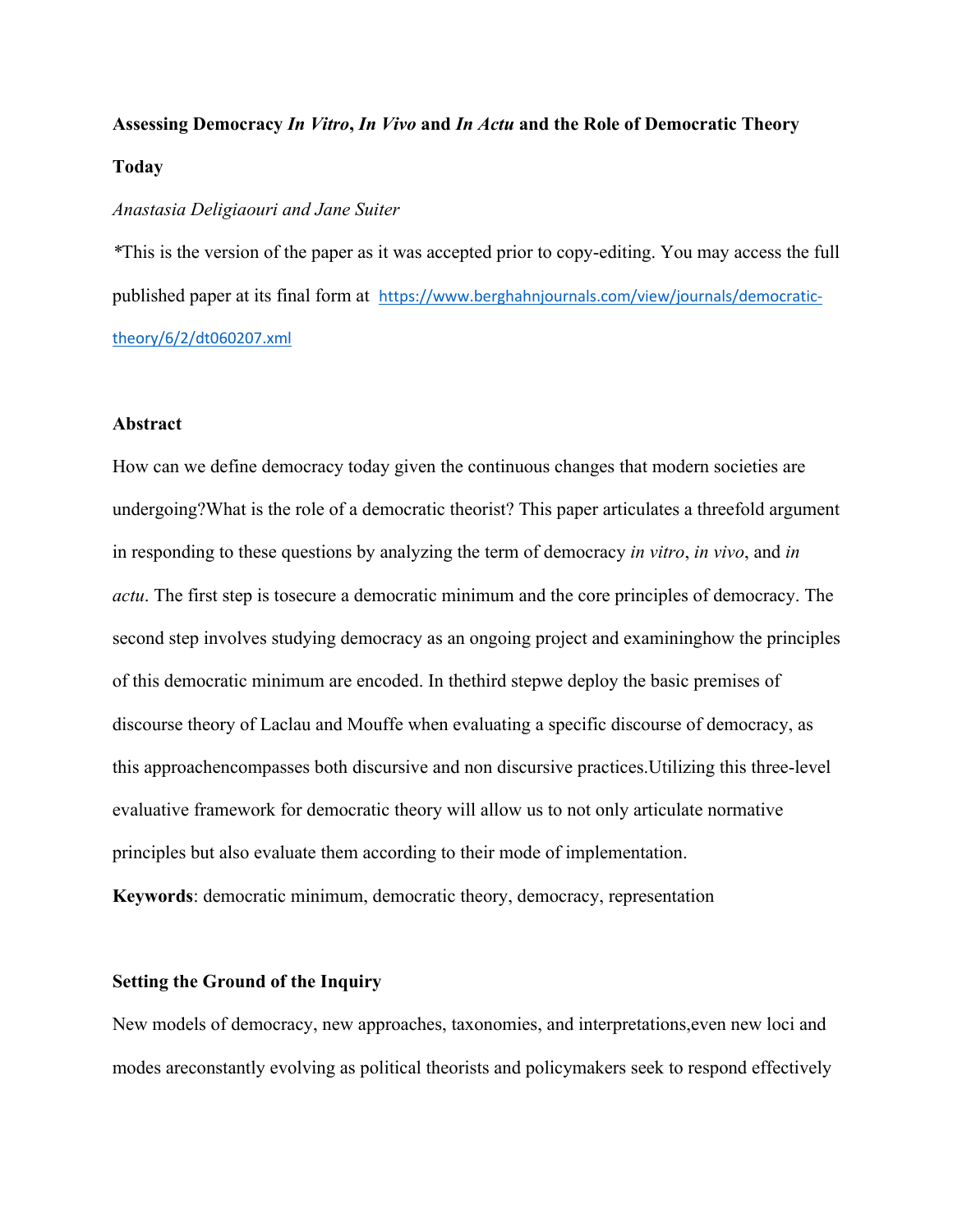to the complex challenges and transformations that societies are undergoingand to accommodate democratic practices as well as address queries for legitimate governance. Given that democracies are in flux, there is a need to reappraise features of democratic governance and review what democracy really means in the modern sociopolitical context. Democratic innovations in all their diversity and variety (Elstub and Escobar 2017;Smith 2009) aspire to combat citizens'mistrust, which remarkably is high in established democracies (e.g. Van der Meer2017) while cultivating a belief that the democratic project is vibrant and capable of finding solutions to emerging challenges. Specific democratic innovations, such as the Citizens'Assemblyin Ireland (e.g., Suiter, Farrell, and Harris 2016), participatory budgeting in Brazil (e.g., Barros and Sampaio 2016), and Participedia (Fung and Warren 2011), are actively bridging the gap between theory and practice,thus creating a fertile ground for the deepening and development of democracy. The continuous power struggle and the different manifestations of power that appear in modern societies are identified by Mouffe (2000)in her "agonistic pluralism" model as inherent features of society. Mouffe underlines the fact that new forms of social antagonisms have emerged in both national and international contexts and are manifesting themselves differently from the traditional forms (2005:64). Given that society, according to Mouffe, is always unfixed and subject to contingency, power struggleisin itself an inherent feature, as the "political" is necessarily characterized by continuous (ant)agonisms. Thus, the main task for democratic politics is "how to constitute forms of power more compatible with democratic values" (Mouffe2000: 14). Democracy, as already noted, is always acontinuing and context-dependent project and, thus,inevitably reflectsthe social and political structures, problems, and challenges of a given era. To this extent the "crisis of democracy" particularly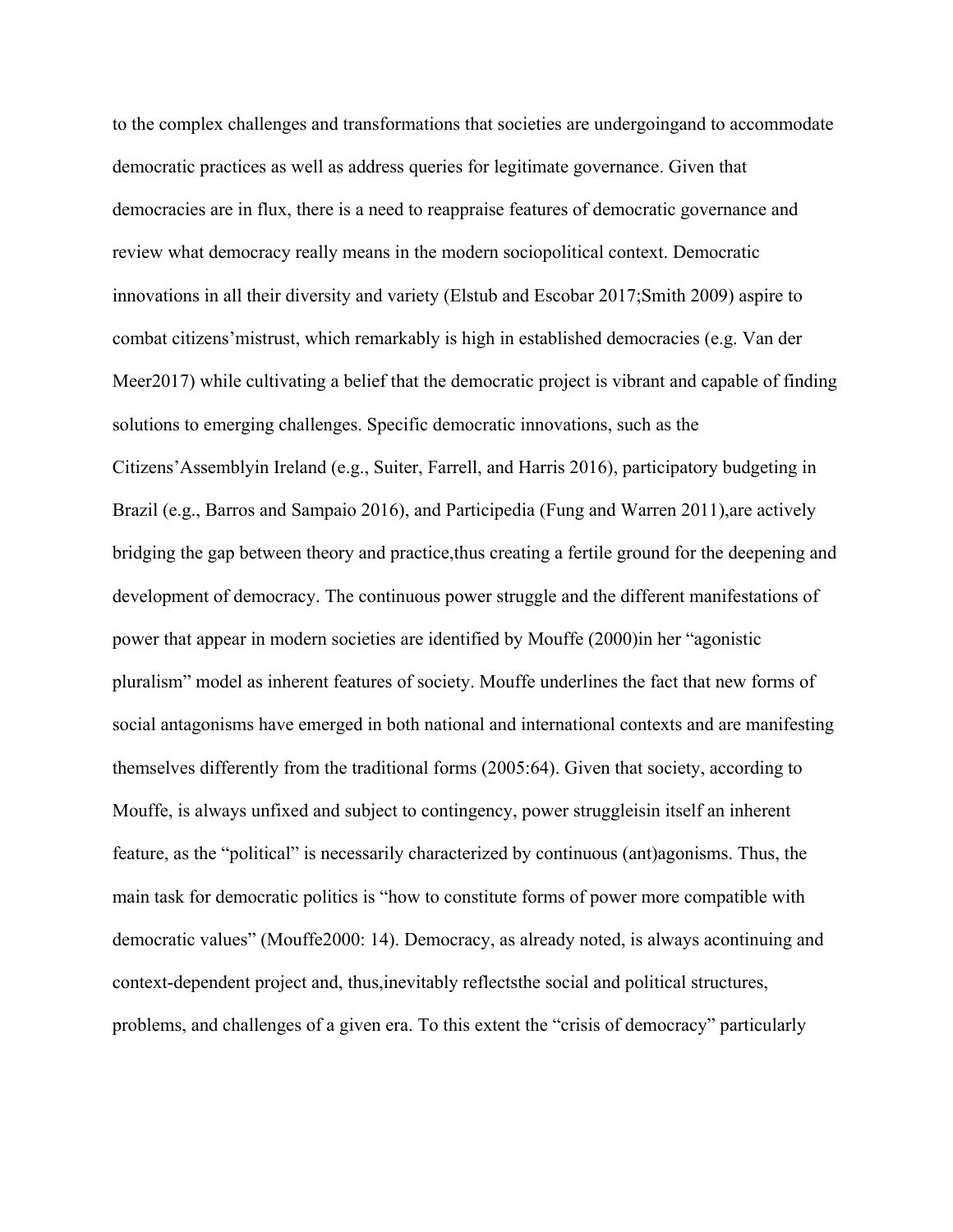attributed to representative democracy may also be the stepping point for societies to askand enact further advancement and expansion of democracy.

The aforementioned multiplicity of approaches, interpretations, and empirical applications,coupled with several differentiations across political spaces,do not always provide a comprehensible framework of what democracy means and how it can be put into practice in different contexts. Various configurations of democratic norms, when implemented in different contexts, may be contradictory,providing ground for uncertainty and confusion.Conversely, ambiguity and semantic pluralism are ontologically inherent in the concept of democracy itself and can also be considered as a constructive conceptual "wealth."Terms such as "liberal,""deliberative," or "green" democracy are only a few among the 2,234 descriptions of democracy that Gagnon (2018) has identified, providing evidence for this ontological pluralism while underlining the dynamics of democratic discourse. This paper is not arguing against this pluralism;rather, itendeavors to insert a three-level evaluation framework in the analysis of democracy that would ensure that this pluralism is preserved and further enriched *while* maintaining a basic commitment toa democratic core values system. Certainly, from the rich and dense literature in democracy, relevant interesting points were raised by Dahl (2000) and recently by A. Taylor (2019), who analyses democracy as "a balance of paradoxes" and urges for a more empirically based approach of the meaning of democracy rather than relying on abstract norms. Our proposed approach in understanding and evaluating democracy builds on previous works on democratic theory; it condenses and reorganizes basic insights in a new and concise way in order to provide a comprehensible three-stage evaluative framework. We thus aim to contribute to the debate about the definition and the role of democratic theory while underlying its importance for the project of democracy.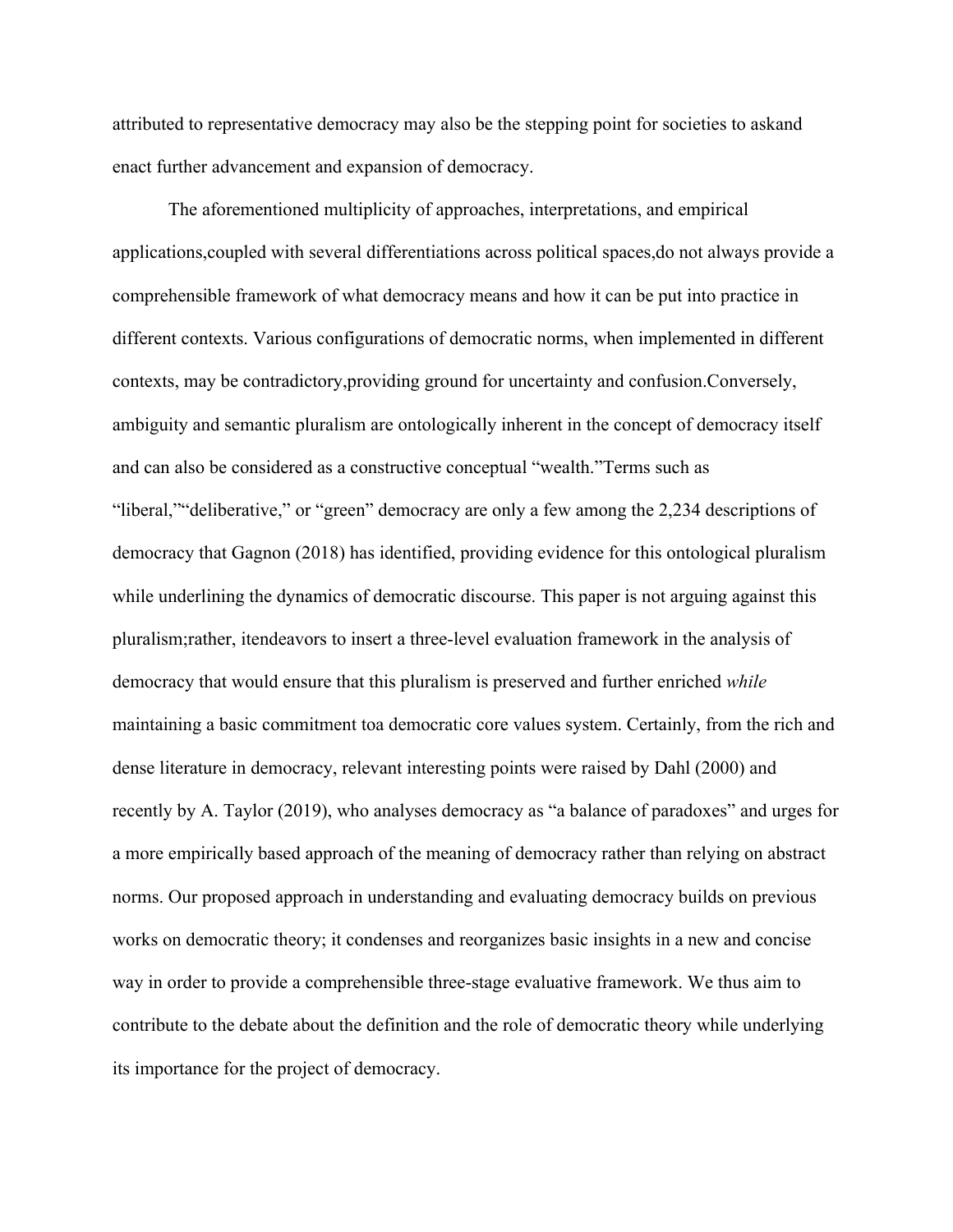In defining some basic principles of democratic discourse,we do not aim to impinge upon its development nor to overlook or underestimate structural changes in modern societiesbut rather to delineate a set of tenets in which democratic theoryshould be submitteddespite any interpretative pluralism it may adopt. Admittedly,globalization, internet communications, and increased social and transnational mobility have been inviting democratic scholars to reappraise democratic discourse and situate it within multiple contexts.The conceptual pluralism we have already acknowledged enables democracy to accommodate all these challenges without, however, having to compromise on its principles. The approach employed in this paper is aligned with the "gradualist" interpretation of democracy (Bohman 2005:294), which acknowledges that these changes may impose different actualizations to the *form of democracy* andnot to the *idea* of democracy and its core values. Bobbio (1993), for example, has not adopted the idea of a "crisis of democracy" but the term of "transformation of democracy," which implies again that its substance remains intact.

In this blossoming and constantly evolving field,what is the role of democratic theory and of a democratic theorist? First, we should clarify that the term *theory of democracy* is perhaps better situated to describe our argument in this paper than the term *democratic theory.* These two terms, although used interchangeably, bare a basic semantic difference. The term*theory of democracy*signifies a theory *about*and *of* democracy, as the concept of democracy is substantiated by its basic principles.*Democratic*isessentially a derivative term, which stems from the noun*democracy*.Therefore, its use needsto be examinedin relation to what the speaker understands as democracy,and thus it involves an evaluation procedure. In order to provide an answer to what the theory of democracy is and, consequently, what is the task of a theorist of democracy, we needto define the conceptual grounds upon which such an inquiry sits, hence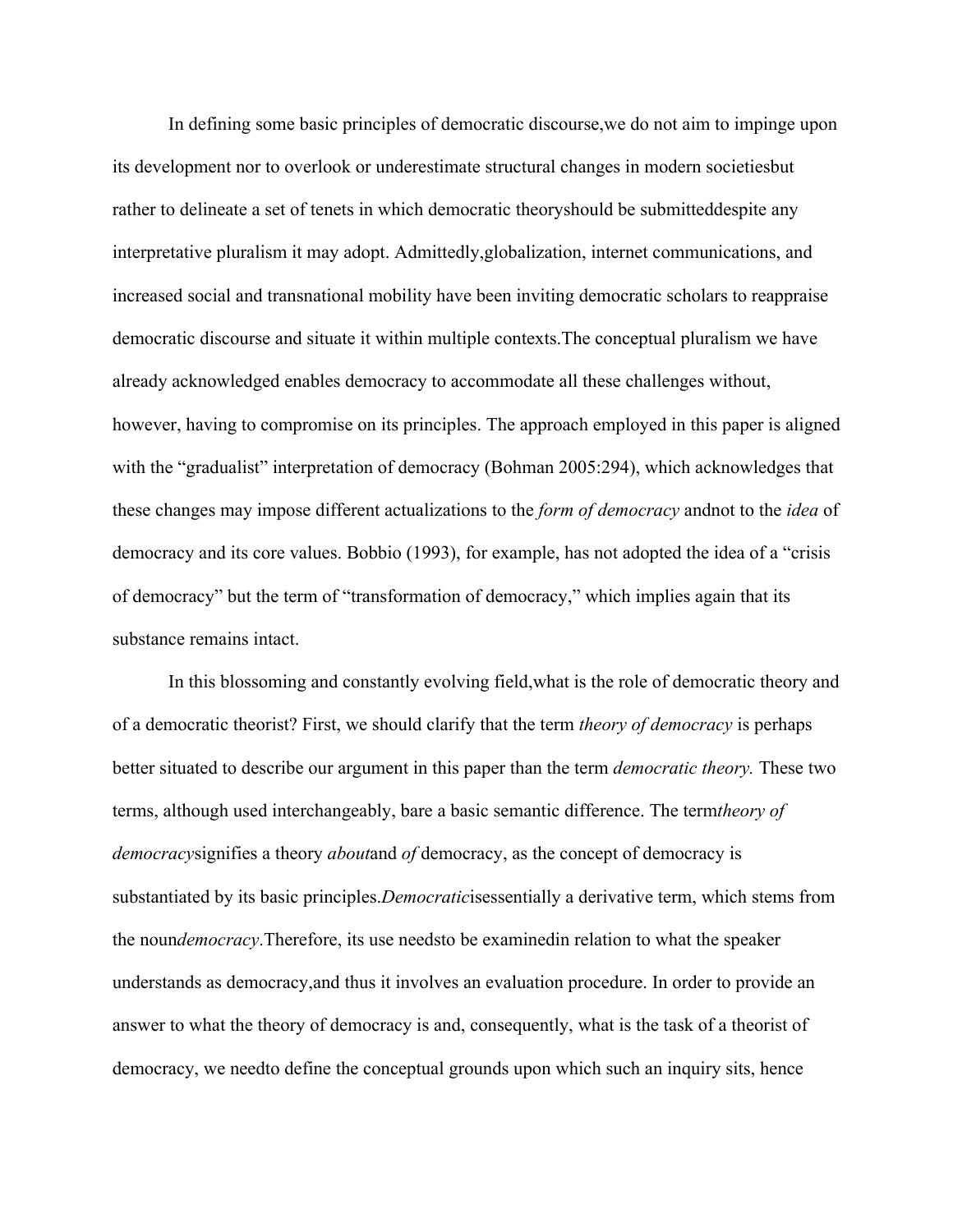explicatingmore specifically on the basic principles that construct the "democratic minimum" (Bohman 2005:295).

A single all-encompassing definition ofdemocracyis beyond the scope of this paper and nor do we consider it a feasible task. Instead,we will demarcate the norms and principles that should govern the discourse of democracy despite its multiplicity and semantic diversity while allowing it to expand, improve, or be further developed. By delineating this democratic minimum, the objective is to specify the area of political theory in which the theory of democracy evolves and, second, safeguarddemocracy from potential misinterpretations, misconceptions, and misuses. This signification strategy will also ensure that the semantic plurality of democracy does not turn to vagueness,where"a term that means anything means nothing"(Dahl 1989:2). We identify different interpretationpaths as inbuilt in democratic discourse, but we also argue that this plurality should be addressed with the proper sensitivity and circumspection so as tostrengthen the semantic nexus of norms that construct democratic discourse. In this way we also believe that weprotect the discourse of democracy from an endless striving for semantic clarity, which may also be susceptible to improper interpretations. In brief,our argument is threefold and is structured according to the following propositions:

- a) Delineate the basic features and norms that should be attributed to the term of *democracy*so as todefine its principles *in vitro*.
- b) Suggest the study of democracy *in vivo* and, therefore, understand contemporary circumstances in societies in which democracy occurs and accordinglyacknowledge newterms and reappraise how old terms are inscribedin new contexts and domains.
- c) Study *particular* discourses of democracy *in actu* as the essential step tobridge the gap between theory of democracy and reality of democracy or living democracy. For this task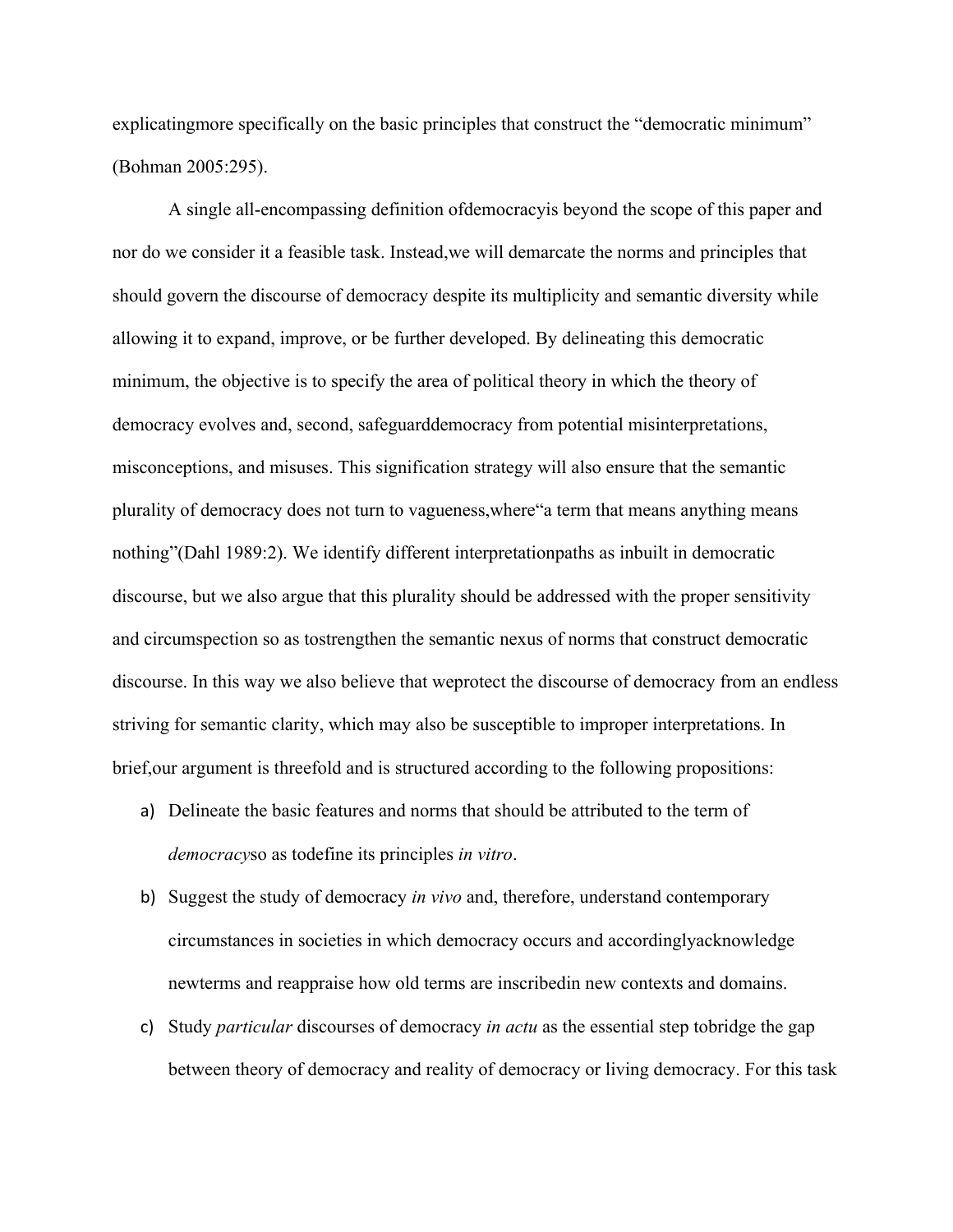we consider the discourse theory of Laclau and Mouffe's (1985)the appropriate analytical framework, as it does not distinguish between discursive and non discursive practices and, therefore, enables us to address a specific democratic discourse in all its discursive and material dimensions.

Across these three propositions our approach narrows from abstract thinking to specific assessment. The first proposition is nuanced in a more normative philosophical domain in which we aspire to construct an "archetype" or a set of democratic principles with a minimum agreed content, usually an ideal one. The second proposition establishes a dialogue between the archetype (democracy *in vitro*) and its current forms (*in vivo*).The final proposition engages a different approach in how we may study*specific* discourses of democracy and, thus, how democracy *in vitro* is (re)constructed andoperationalized in specific contexts and domains.We will proceed to the analysis of these propositions while emphasizing the role of democratic theory(-ists) across these lines.

#### **Defining the Inquiry**

Regarding point*a*, somebody could argue that the definition of democracy and its fundamentalprinciples is a task already undertakensuccessfullyby ancient Greek philosophersand, in particular, Aristotle. For Aristotle freedom and equality form the basic components of democracy in comparison with other regimes (1975: D1292b 20–45).Ancient Athenian democracyprovided the essential institutions to support a direct democracy, the implementation of which, however,is subject to geographical and a number of other factors (Held 2003:25–46). Furthermore, the etymology of democracy as a Greek word (*demos+Kratos =δημος+κρατος*) speaks for two basic elements:*demos*,or the people, and *kratos*, which refers to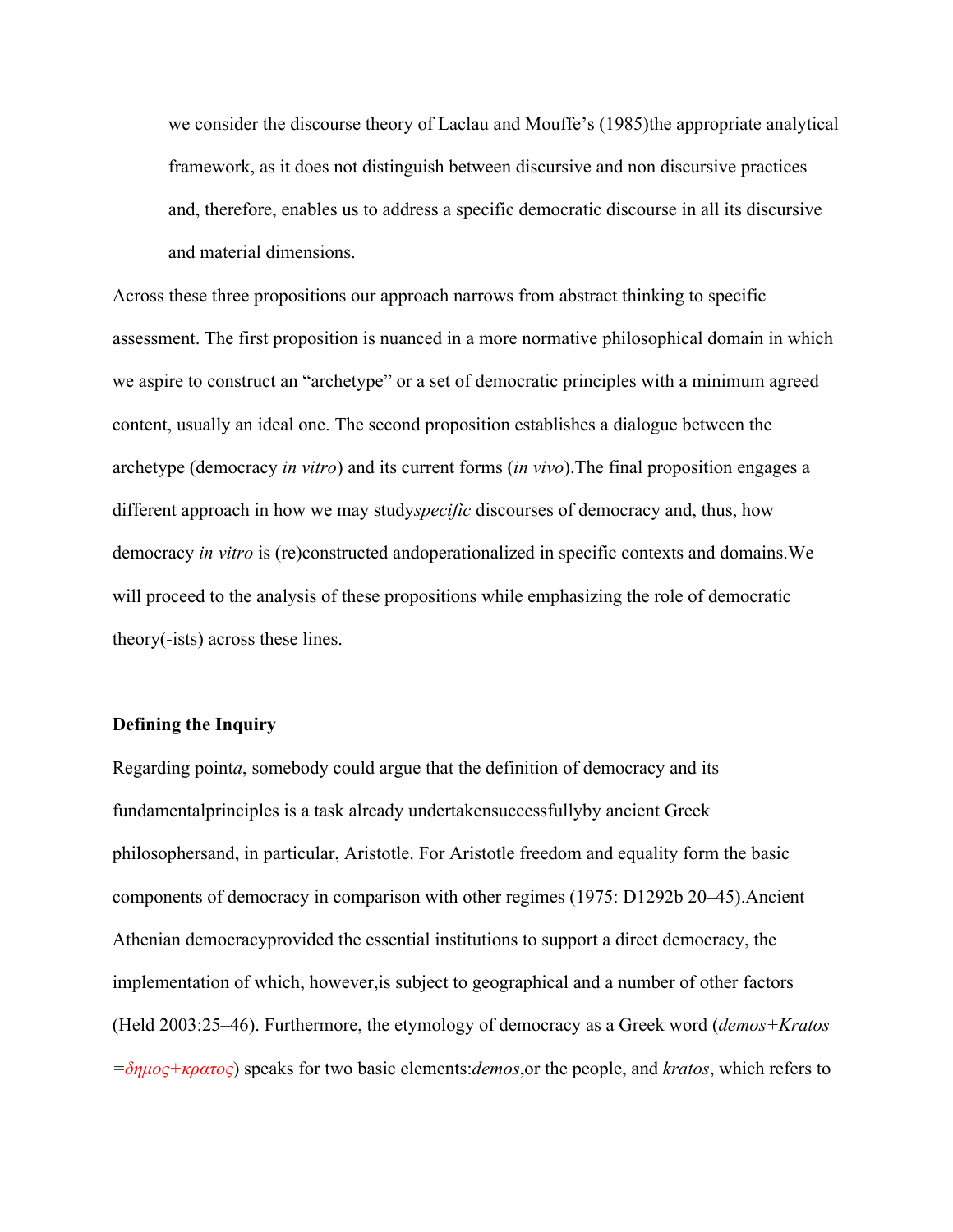power/authority*.Kratos* comes from the verb *krato* (*κρατε-ω*),which actually means"I have the power."In simple terms the etymology of the word democracy reveals its basic substance; democracy is a regime where the power to govern belongs to the people1As the people(*demos*) rule, we speak initially of a self-legislating, self-governing body.Demos then delegates power to an authority to exercise it according to the mandate given. The nature and the level of binding of the mandate differs according to which definitionis adopted.By considering our previous points,democracy can be understood initially as a *relation* between demos and the governing authority (to whom power is delegated, e.g.,Kratos=state).

For our analysis here, we will call*demos* the "subject" and thedelegated authority as the "correspondent."Indemocracy the relation between the subject and the correspondent is based on freedom and the free will of the former. In liberal constitutionaldemocracythis relation is articulated on the grounds of constitutional institutions that prescribe, support,and guard the legitimacy of this scheme and establish the rule of law.We shall call the relation between the subject and the correspondent a *vital connection*because if this connection is broken or malfunctioning for some reason, then we literally speak of a "deaddemocracy," whichessentially is not democracy at all. This "vital connection" can be identifiedas the principle of representation in modern democracies.What makes this connection democratic ispredominantly thefree unconstrained will of the people, and what makes it rewarding and socially productive is the submission or the expression of this will in the context of common will,as defined in Rousseau's work(1968) following a communitarian rationale.Interestingly, for Aristotle, democracy reaches its ideal level as a regime called *Politeia* (Πολιτεία),when it serves the common good and not partisan interests. Aristotle considers democracy a "digressive" regime when it does not serve the common good. We consider this point of Aristotle'sas one warning of the differences between a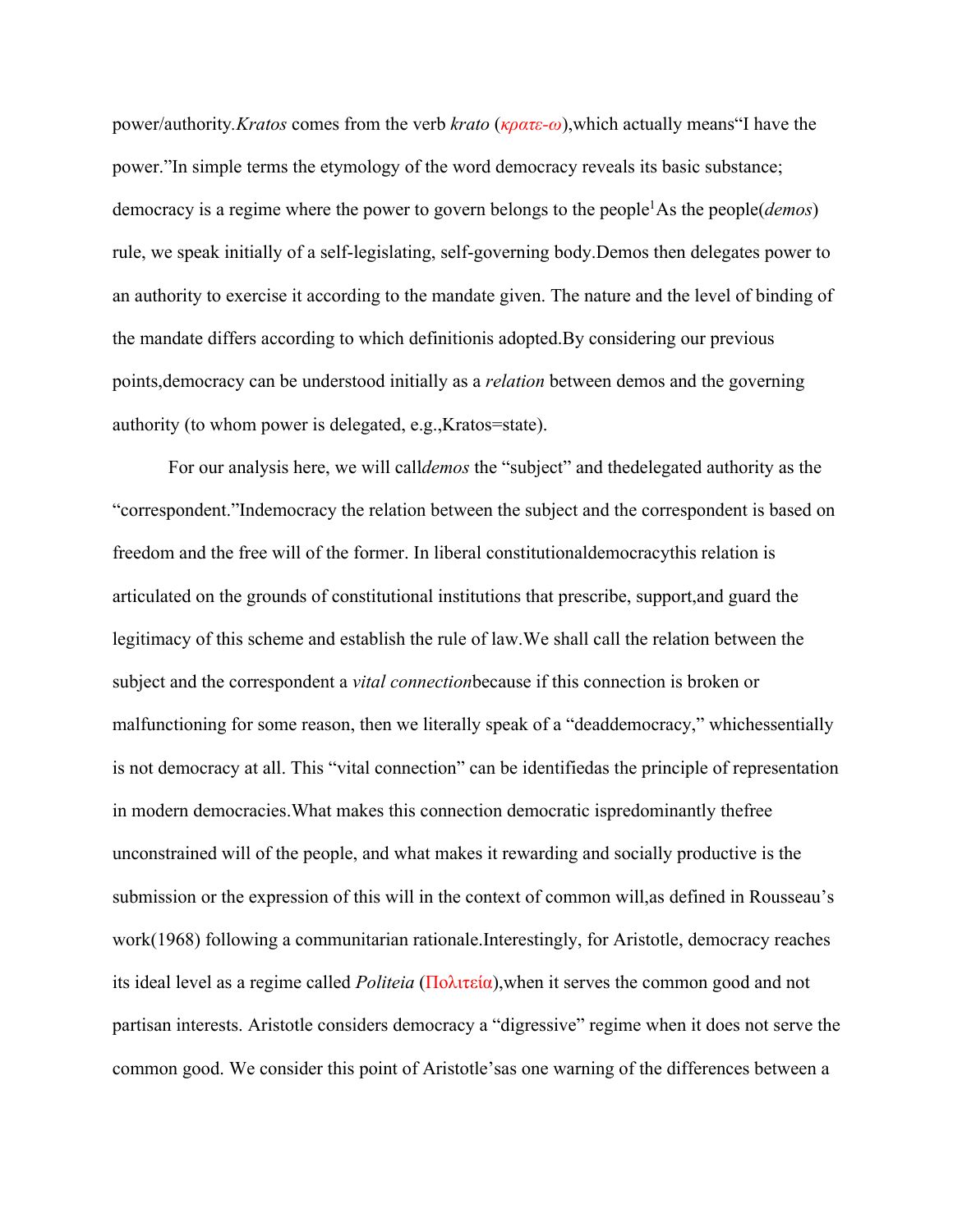real democracy and aneuphemistic one when it does not serve the interests of people. It is also important to underline that this "vital connection" is not the only assessing point;itshould be assessed in conjunction with other variables as well. We will delve more deeply into these issues in the following sections (*in vivo* and *in actu).*

Arguably, all political regimes connect the *subject* with the *correspondent* somehow. The difference among them refers to how they conceptualize *demos* and the correspondent, the criteria,and the rules thatpertain to the relation between the subject and the correspondent. Weber (1987) has provided a classification of the basic types of authority and explained this relation interms of legitimate power and its sources. The ideal types of authority and legitimacy of Weber remain always topical for political theory,but democracy and societies are characterized today with such a complexity that this basic classification can no longer suffice.

The democratic discoursedefinesequalityand freedom of expressionas basic principles that should be present regarding the *subject.* The *connection*is operationalizedthroughregular elections, the rule of law, freedom of expression, free flow of information, political pluralism, equality,and transparency. The *correspondent* should administer the bestowed power with respect toconstitutional liberties and provisions that stipulate how this power should be exercised. Liberal democracy prescribes that both the subject and the correspondent should be submitted to the rule of law, and this constrains while simultaneously securing their freedom. Thus,while elections are the prominent mechanism (connection) of democracy, equal attention should be paid to civil liberties.

Certainly, in representative democracies the proper functioningof parliaments, which is representative of *demos*, is critical. These principles speak to the "heart" of modern liberal democracythat we consider the most comprehensible and functional set of ideas that can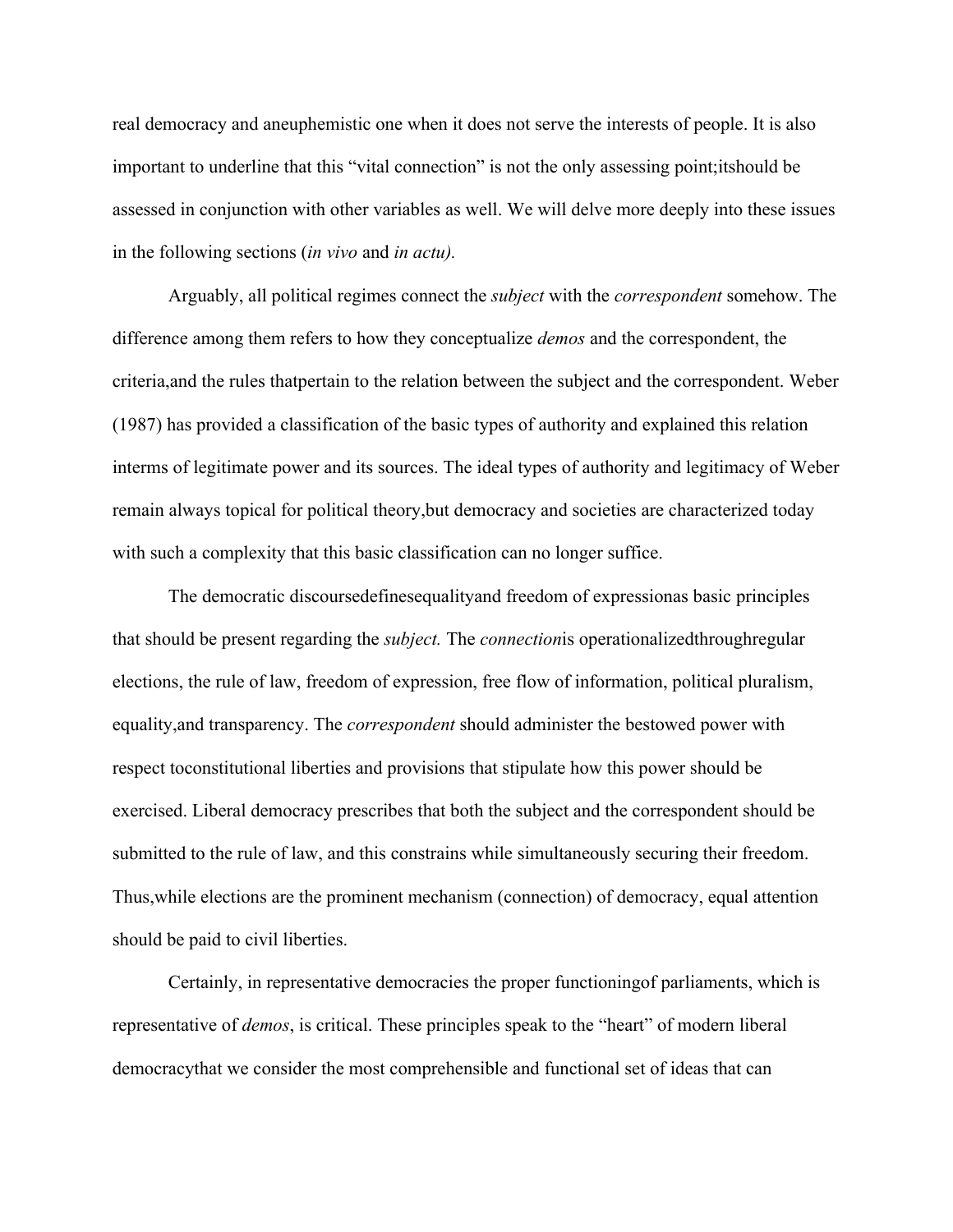entrench discourse of democracy to the "knots "of the democratic minimum "net."Thisminimum or "semantic net" is neither "sterilized" nor rigid in its interpretation. It can be flexible (as a net), and itcan alsobe stretched but only up to the point of tearing. Thus, this stretching has to be*true* to its principles and able to retain its cohesion.The aforementioned principles do not fully establish a democratic minimum nor do they confine it in a univocal interpretation; they rather delineate or clarify the grounds of democracy. We consider thecommitment to this minimum a prerequisite for the theorist who analyses democracy; this commitment, however, should not interfere to the breadth of analysis that can be performed. Hyland identifies this quest for the encapsulation of the "minimum" as "specifying the programmatic core of democracy"(1995:40). At this point we argue that this abstract yet simultaneously specific predefinition of some principles even at a philosophical or 'normative' level can function as a reference point, which does not define the principles in their finality butrather stabilizes democratic discourse. As such, the democratic minimum establishes boundaries not borders.

This brings us to point *b.*The study of democracy *in vivo*means that we need to understandthe challenges that the democratic minimum faces in the process of its *transposition*to modern societal structures. At this level the democraticminimum operates as an interpretationframework that is used to scrutinize manifestation(s) of democracyacross differentiated contexts and evaluate new democratic practices that enact these principles.

Democracy *in vivo*is always context dependent. As Saward asserts,democratic principles "gain their meaning and force through enactment,"which can be articulated in a number of ways (2003: 169). At this level we endorse the reflective proceduralism proposed by Saward, who points out that democratic principles come alive through their activation from decisional devices and are dependent and justified on the performance of these devices (2003: 165–166). However,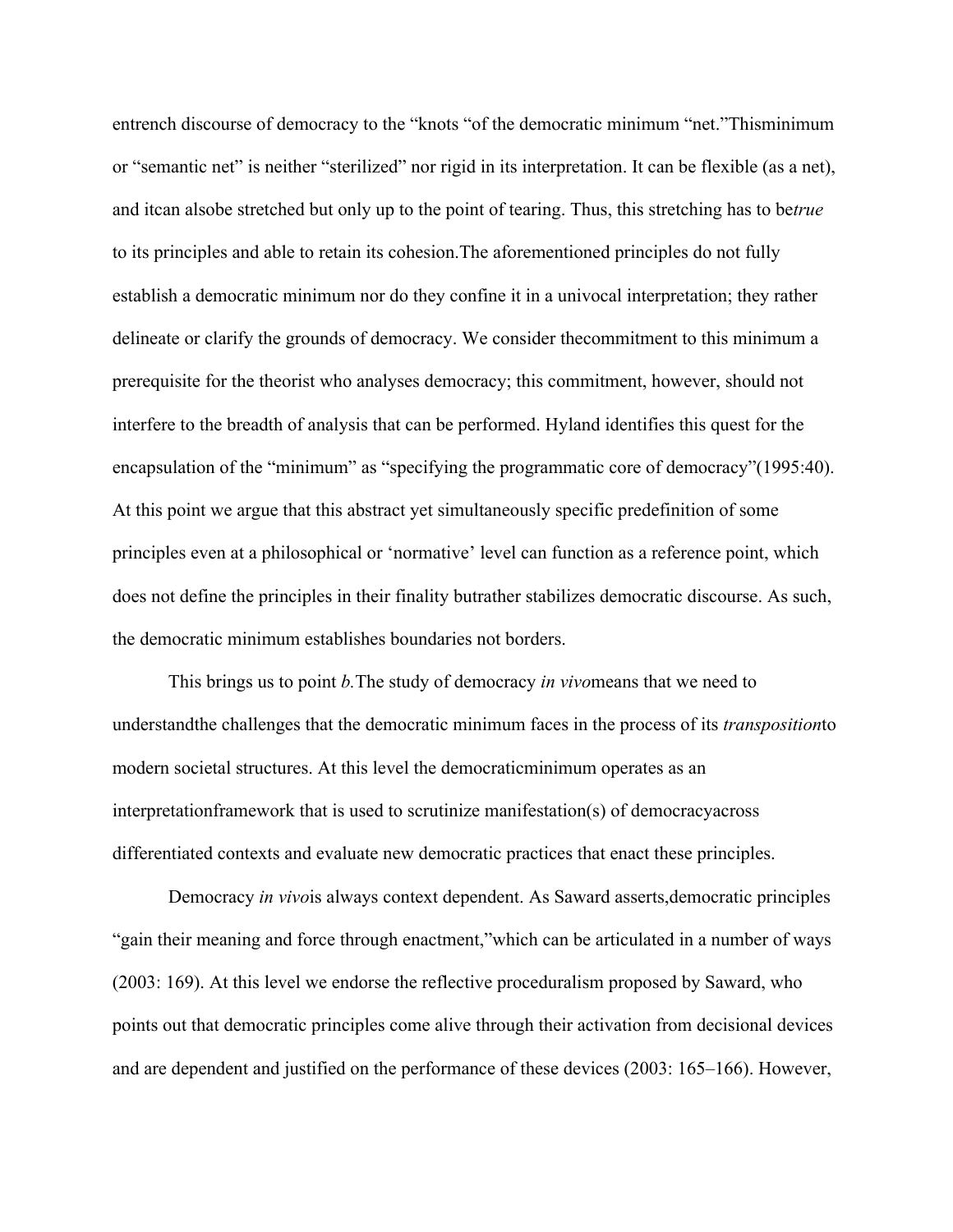on another note, we would disagree with Sawardand argue that there is a need for the presence of a *philosophical external* while assessing these enacted principles—although we do admit his approach of "reasonable" and "acceptable" meanings of principles—presupposes at least an *interpretive* minimum. We argue that the rather performative stance undertaken by Saward and other scholars should not evaluate democracy *in vivo*by ignoring the substance of democracy (*in vitro*).

It is indeed a very difficult—although constructive—endeavor for the democratic theorist to comprehend the new circumstances in which democracy is embodied and evaluate critically, if and how, theseembodiments correspond to the basic democratic core. Presumably then the level of correspondence will define how "democratic" a specific manifestation is. It is critical to keep in mind in this enquiry that whatever is called*democracy* is not essentially democratic. For instance, as Taylor (2019) points out, North Korea calls itself a "Democratic People's Republic," yet it is not democratic at all. Such examples depict the perils of accepting the term *democracy* without evaluation, without comparing and contrasting them to the basic principles of democratic minimum. To this extent Mouffe's suggestion that democratic theorists should engage in a "vibrant agonistic public sphere of contestation" (2005:3), which will allow for clarifications on the meaning of democracy and its manifold manifestations, is a really useful one.Performance, articulation, and reference to democratic principles should not be taken for granted unless they are truly corresponding and substantiating the democratic minimum.

Analyzing democracy *in vivo* is not limited in addressing these challenges. It also refers to a more difficult "institutional" task in which a political theorist needs to assess regimes that declare their democratic credentials,yet they are "less than minimal democratic" (Diamond 2003: 36). In these regimes some of the features of constitutional institutions and electoral democracy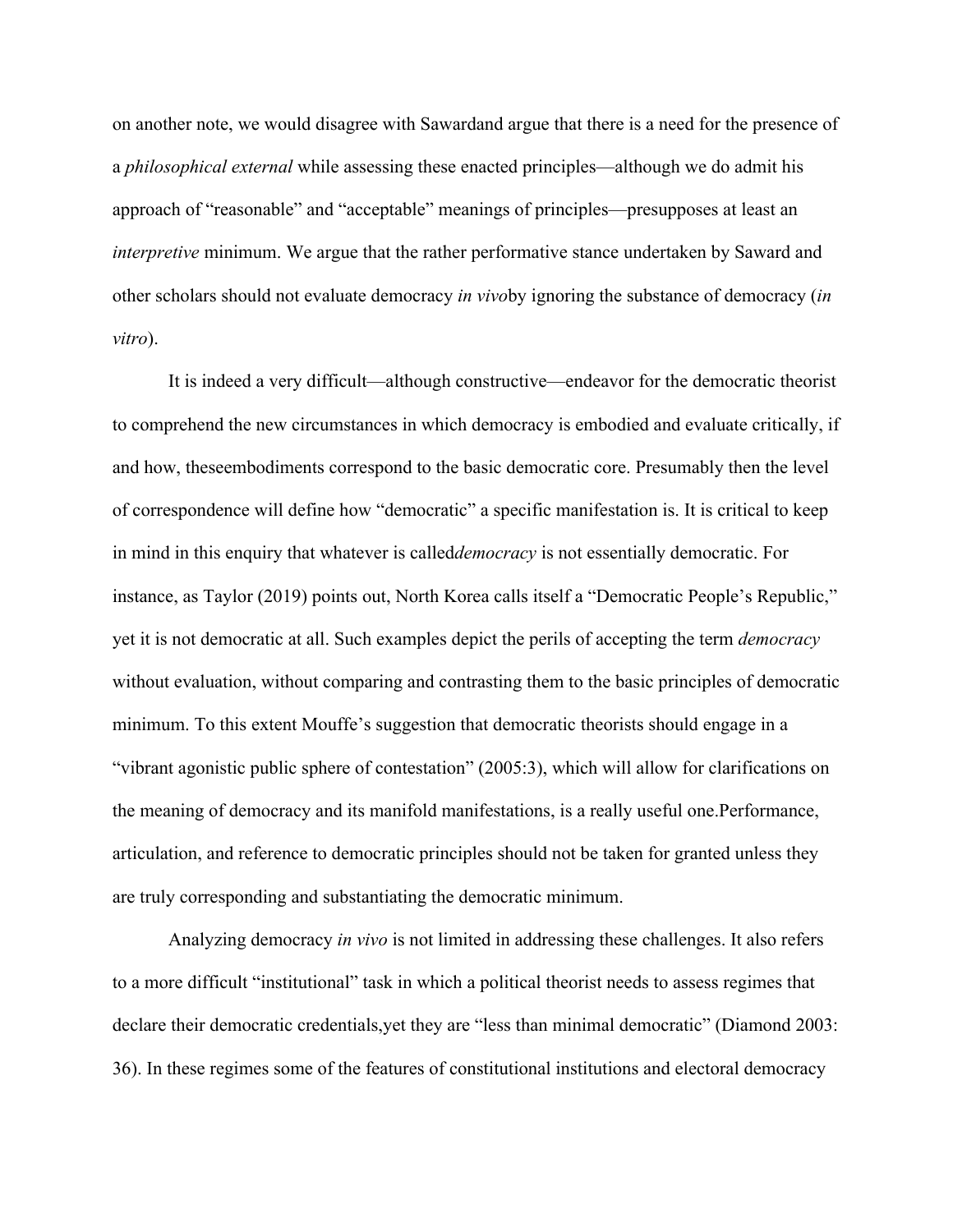exist, but they just mask authoritarian domination and practices. These are "pseudo democracies" (Diamond 2003: 37). In general,*in vivo* assessment is critical in order to identify *beyond* words and declarations and assess when a regime really corresponds to the democratic minimum.

Analyzing democracy *in vitro* may require the assessment of not only the vital connection and the normative framework, which secures it,but also the redefinition of both the subject and the correspondent. Althoughassessing the vital connection usually directs us to the multifaceted discussion and critics of representation, assessing or even identifying the subject and the correspondent is an even more demanding procedure. Let us consider how the subject—the demos—is constituted and conceptualized in modern democracieswith new forms of polities and new political entities emerging and challenging the representative monopoly that the state has held for many years.Demos (people) may employ the *strict sensu* meaning of the electorate, while the *lato sensu* meaning refers to the people whoare legally residing in a specific state. But what about the different social grouping of interests that go beyond these predefined categories, thatclaim to have the power to express the interests of people more substantially and,indeed, are sometimes conferred with a power thatis not necessarily commensurate with democratic rules?

Old "nation-state" politics and the correspondence of demos with a specific political geographically defined—entity is highly contested in the era of cosmopolitanism and continuous cross-country mobility (Connolly 1991 as cited in Held 2003:516). The transition from demos to demoi imposes existential challenges to the democratic minimum and may also be understood as a perturbation of the old traditional nation-state democratic system as we know it or as a discrepancy from its regular norms. The "demoi problem," as Bohman (2005:298) names it,needs to address multiple demoi that sometimes converge in the same political space, reconcile and potentially accommodate them in a legitimate political space. This multiplicity in the nature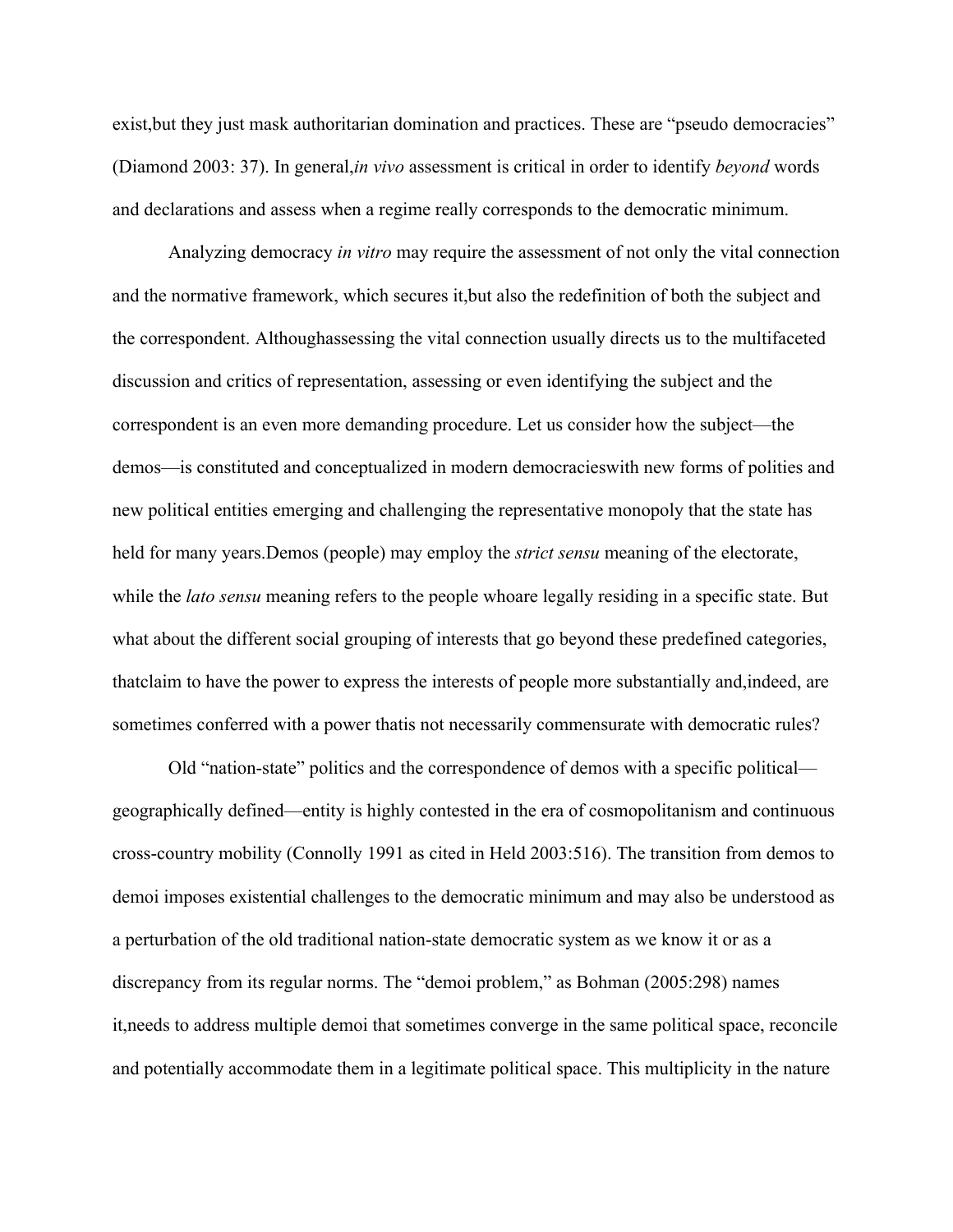of the subject may bring us to the model of polyarchy that Dahl has analyzed (1956) but in a reversed mode as here; we have *poly-demos*(multiple demoi),which does not by definition lead to *poly-archy*(many correspondents/bodies that rule). Logically one entails the otheror emanates from the other, butthis causal relation is not necessarily the only one. Offe and Preuss (2016, for instance, notice an important oxymoron scheme in their analysis of the most distinctive form of modern political entity, the EU. While the EU consists of multiple political entities (states), it (the EU) addresses European citizens as one citizenry, thus as one subject (Offe and Preuss 2012: 11–12). It becomes evident that these changes in the subject of democracy impose changes to the vital connection and to the correspondent as well. We may argue that not only the vital connection is transformed but the *nature* of thisconnection undergoes a critical redefinition as both the subject and the correspondent are under reappraisal. In our understanding of the vital connection,we may consider the term of *voice* that Couldry(2010: 100) inserts, which refers to a broad sense of interests and their representation and "the scale on which individuals interact directly to each other."

This tension between modern nation-state and changing forms of political association denotes the complexities of democracy and redefines our understanding of the "spatial" (Held 2003: 516–517). Globalization imposes and demands a new approach to democracy in cosmopolitan terms,which is constructed around the new economic reality, globalization of communications, environmental problems, and new systems of legal regulation, changes thathave already shifted the weight to an "alternative organizing principle of world order"(Held 2003: 517–520). These progressive transformations are expected to affect local, national, regional, and global levels and, according to Archibugi and Held (2011), are better described under the term of *cosmopolitan democracy*. Archibugi and Held (2011:437) acknowledge the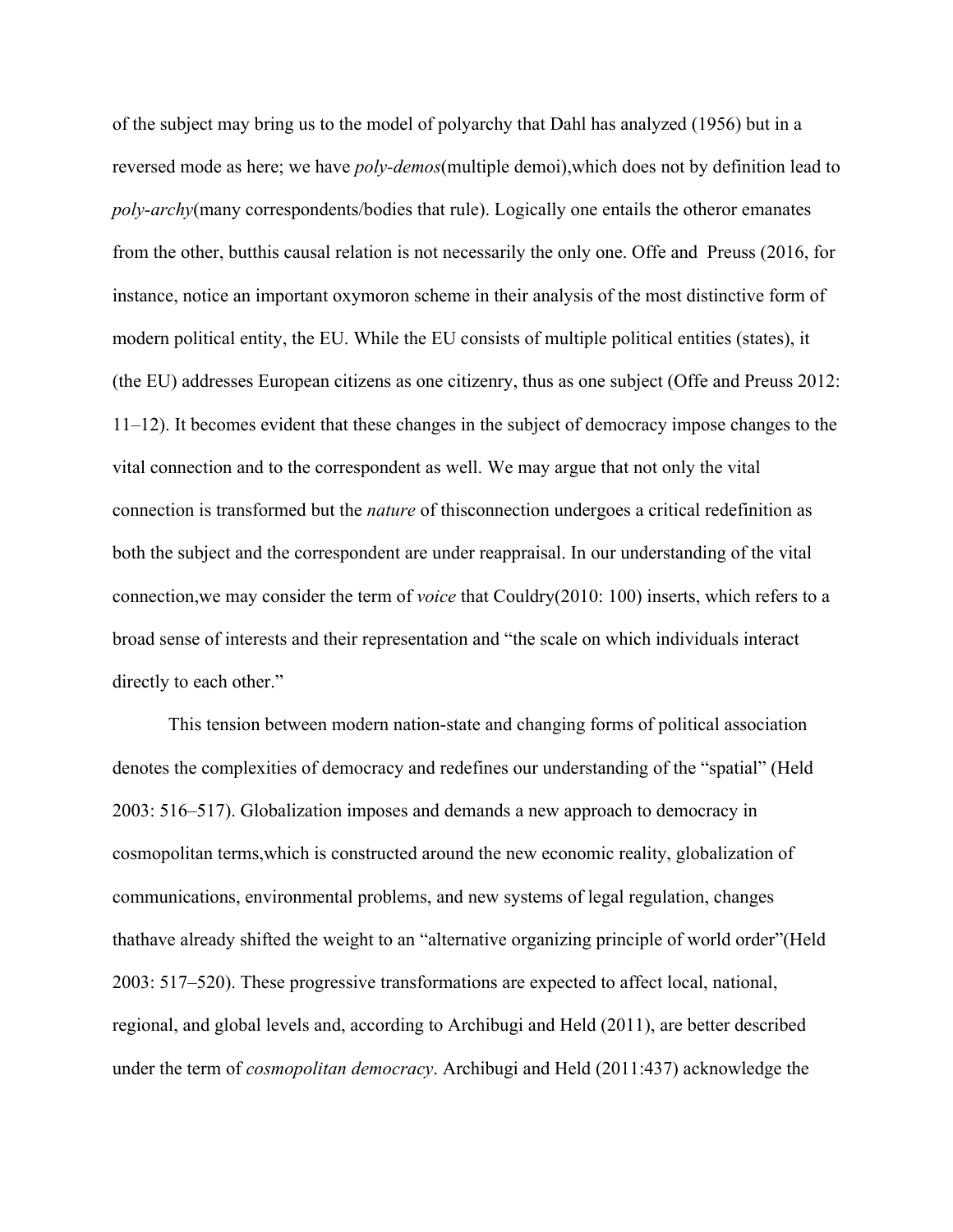uneven ground in which these transformations are taking place, combining idealistic and materialistic expectations that do not always pursue a democratic project, and thus they suggest a number of paths toreach the potential of cosmopolitan democracy, which certainly has supporters and opponents in democratic theory.

Markedly this discussion is tiedto the concept of representation, one of the most contested and analyzed elements of democracy among theorists (e.g., see the basic ground for this discussion at Saward 2008). Representation as a *concept* and a *procedure* is the cornerstone of modern parliamentary democracy, although political thought has been highly critical of it on several occasions (see Rousseau, J.S. Mill) when evaluating the linkages between democracy and representation. However, in large scales democraticrepresentation is the only element that can make this vital connection feasible. In today'sdispersed and highly fragmented democracies, the question, as we understand it, is probably rephrased as: Is there a representation deficit in modern democracies or a new *representation potential* in which citizens are identified with more than one identity and polity?

Whatever the answer to the previous question might be, "full representation" translated as the potential for any entity to be completely representative of its polity is not easily achievable in large democracies, if not impossible. This is not to say that nation-state politics have died but that as new also transnational political spaces emerge and new associations of interests and opinions are formed, the inquiry into *new forms of correspondents* is inevitable. No doubtthe ability for the state to provide the guarantees and mechanisms for the preservation of equity, openness, and democratic settlement of disagreements remains essential for democratic stability around the world. To tackle the emergence of new political spaces and civil associations, traditional representation mechanisms (e.g., political parties) are complementedto a different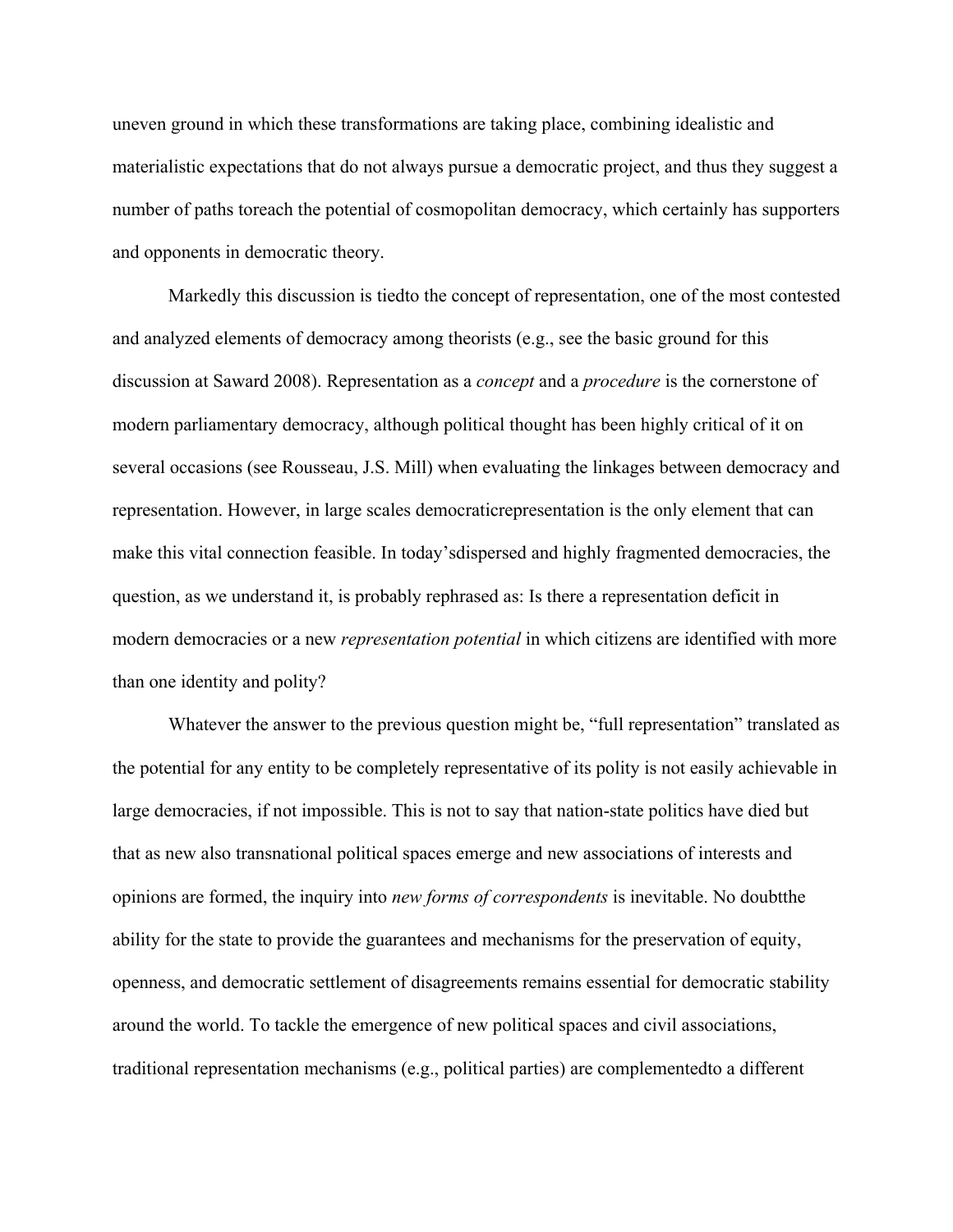degree in each country, with several direct democratic tools such as referenda, citizens'assemblies,and other initiatives that aim to insulate representative democracy with further credentials but not to replace it.

However, the (modern) term (of *representation* requires a scrutiny(also see the discussion in Urbinati and Warren 2008) as these new associations, when they are not submitted to and safeguarded by the democratic minimum, can easily slip to forms of domination by individuals or bodies that have the power either to manipulateinterests or to undermine their representation. As we have already mentioned, in all likelihood people are identifying themselves with multiple identities and,consequently, are able to be represented simultaneously by different constituencies or correspondents creating the potential of "multiple polities" (Warren 2018:243). Political theorists are "sensitive" when analyzing these new voluntary associations with regards to the input they provide to democracy and also in relation to the "class-biased" associationalism that usually characterizes them and favors high-profile individuals over others (Putnam 2003:159) . To sum up,in order to speak of representation, a theorist should consider current circumstances of (a) cases of detachment of representation to its territorial connotations,(b) the multiplicity in how subjects of demos identify themselves in a community, and (c) the possible correspondent that *seeks* to represent them. This point is clearly related to the broader discussion of modern citizenship,but the purpose of this paper and the limited form of this contribution does not allow us to expand further.

But is the definition of democracy either *in vitro* or *in vivo* enough? Certainly not. There is nothing more dangerous than the loose,if not distorted relationof the *signifier* of democracywith the *signified* of democracy (i.e., how it is actually portrayed and operationalized). Which brings us to point *c*: democratic scholars shouldcritically examine the context and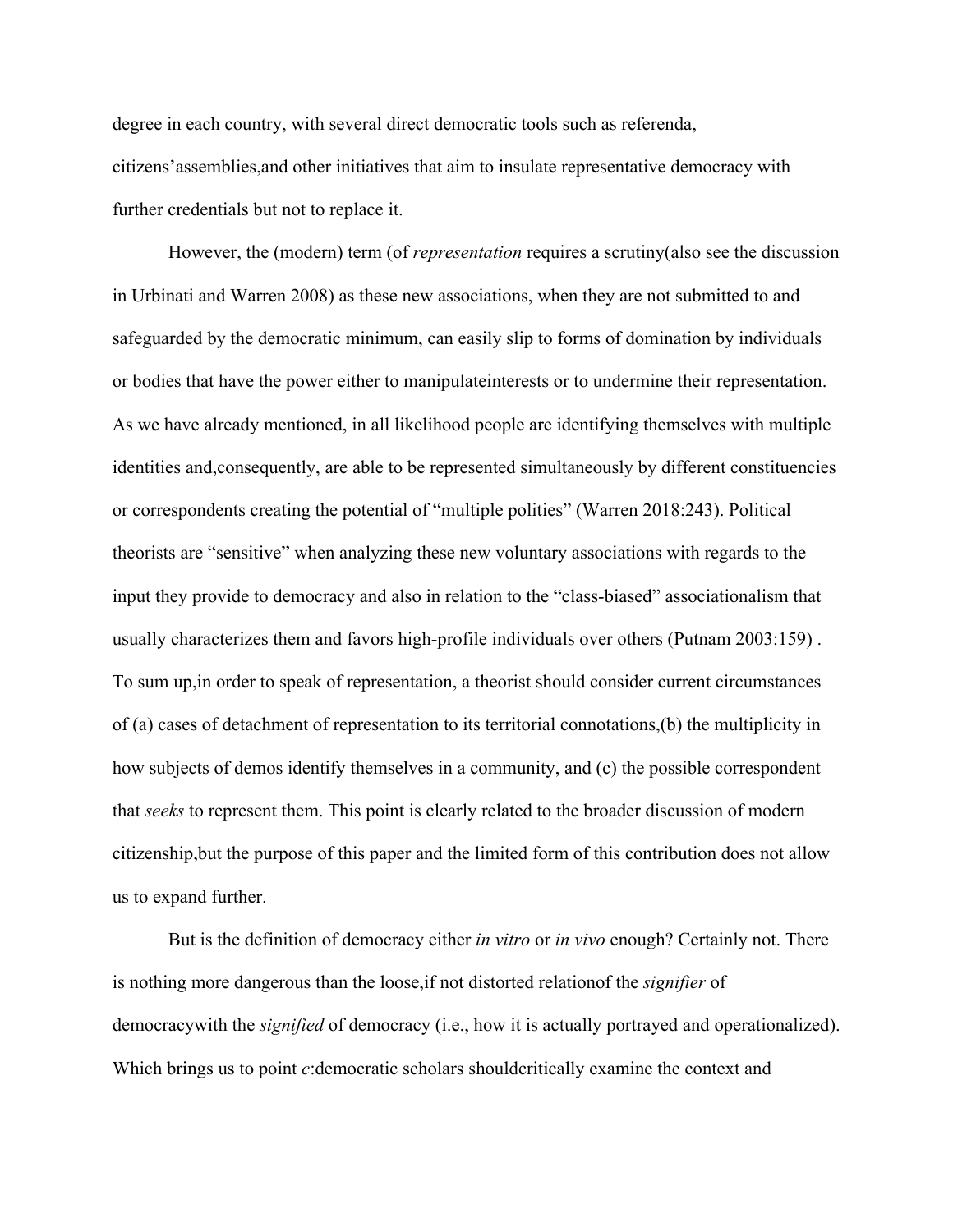practices that are implemented in democratic regimes. Unfortunately, it is not that rare to be confronted with a case in whichdemocracies are so-called, yet in practice what we see as a living reality is literally an illiberal democracy. We consider the term *illiberal democracy* one of the inherent paradoxes of democracy and one that proves that to excessively focus only on theimplementation of electoral procedures may distract our attention from other equally important parameters. Democracy that deprives citizens of their libertiescannot be named democracy,thus the adjective *illiberal* literally negates the noun "democracy."In these situations, citizens exercise their right to vote and assign the power to an authority/government thatthen gradually worksagainst democratic accountability and citizens'freedoms and turns the state slowly but steadily to an undemocratic status. This phenomenon hasbeenacknowledged recently as "rule of law backslide" (Pech and Scheppele 2017),and it is inextricably associated with a democratic backslide. The recent examples of Poland andHungaryindicate how,within the context of an alleged democracy, the correspondent may gradually derail democracy from its core principles and procedures, create an illiberal state, and lead steadily to the "rule of law backslide" (Peche and Scheppele 2017).

For this reason it is crucial for democratic theory to not only inform the discourse of democracy but also to examine and correlate democracy with its empirical implementation and conclude whether this implementation deserves to be named as democracy.As to why this task should be undertaken by political theorists and not political scientists, we argue that this is a dual-faced task in which both should contribute. The role of the political theorist is to deconstruct and criticallyscrutinize a specific discourse of democracywhile using as a reference point the "archetype" of democracy (*in vitro*); conversely, a political scientist will engage in more empirical work while assessing and testing democratic discourse by utilizing various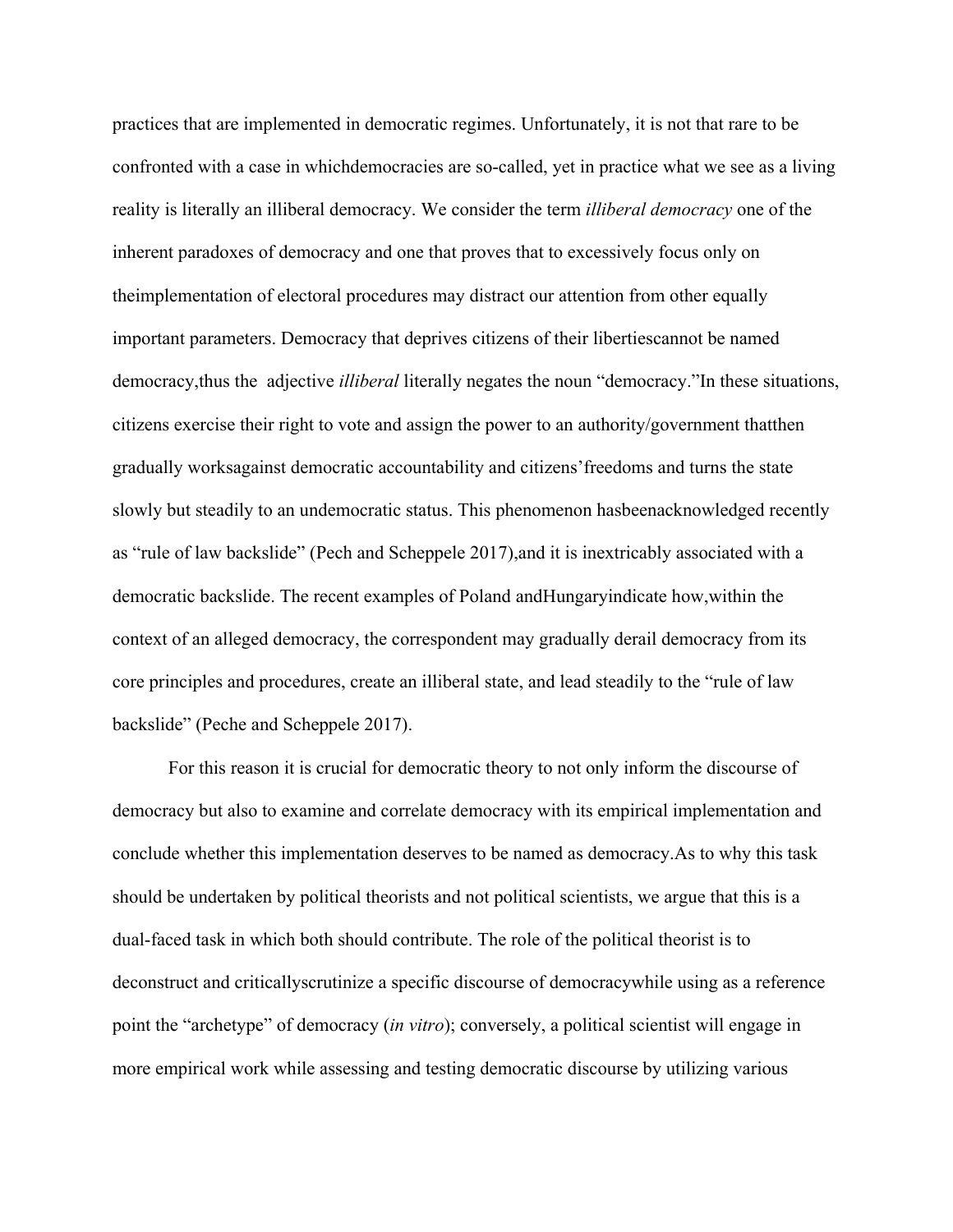democratic measurementindexes and methods.Cooperation between political theorists and scientists may (1) inform theorists of how ideas and principles are actualized and, thus, provide insights on how theory is *read in*the empirical world, and (2) supply scientists with the essential theoretical and conceptual framework thatwill be the guide in setting the criteria for their assessment plan and understandingnew approaches in democracy as these are analyzed in theory.

What is a necessity, despite this division of labor between political theorists and scientists, is that democracy *in actu* should not be evaluated only discursively but rather as a discourse in action that involves both the evaluation of discursive and non discursive practices.

Again, a theorist should deconstruct a specific discourse of democracy to be able to evaluate its democratic nature or not. This, of course, could be done in a number of ways, but the "deconstruction" applied by the discourse theory of Laclau and Mouffe (1985) enables a theorist to examine a specific discourse in its articulation and, thus, inits ontology. This approach demystifies discourse and unravels how its chains of signification are constructed. It is important to see how a specific discourse (of democracy) turns *elements* into *moments* (Laclau and Mouffe 1985) and analyze the chains of signification and the nodal point(s) that create(s) and signify discourse. We considerthat the highly critical discourse theory of Laclau and Mouffe at this level can reveal the *semantic knot* of a specific discourse and, thus, provide the researcher useful illuminations in order to clarify declarations of democracy and relations (or not) to theory of democracy. In addition, Laclau and Mouffe's discourse theory provides the analytical framework in order to evaluate a particular discourse of democracy both discursively and in its actualization (non discursively)—so how it is manifested and implemented in real world.We should clarify at this point that we employ this deconstructive approach *only at the third c*proposition, so only at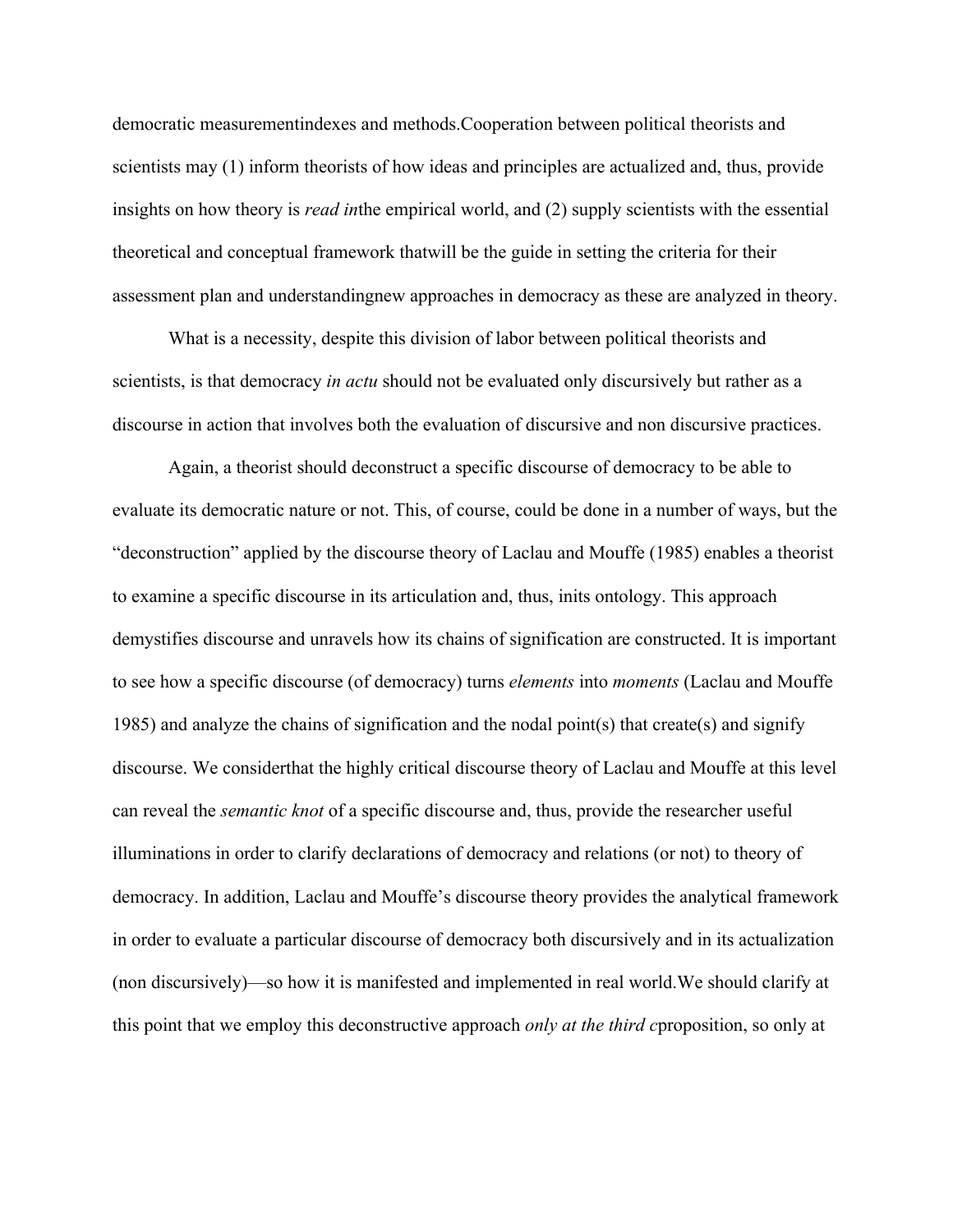the level of specific discourses and not at propositions *a* and *b*,which follow a literally *opposite approach*and rationale in relation to Laclau and Mouffe's discourse theory and philosophy.

This social constructivist approach for *c* proposition does not necessarily clash with an empirical measurement of democratic indicators;rather,it can be combined with it.Departing from different methodological indices, Warren proposes a problem-based approach in order to "assess practices and their institutional combinations in light of their normatively democratic functions" (2017:51), an approachthatcertainly employs or presupposes a comparative task. Thus, democratic theory should adopt a *contextual, case -sensitive approach*that can analyze the correspondence of a specific "democratic" discourse to the democratic minimum as we delineated briefly in points *a* and*b*. This approach is also aligned,but it is not the same as Mark Warren's suggestion of "nonutopianism," which urges theory to work closely with "circumstances of politics" in order to be progressive(2018:238).It can also be seen as a systemic approach but at another level, asthe systems approach speaks for the evaluation of democracy in different social spaces but within the framework of a specific discourse. Thus, whichever approach we may decide to employ for this analysis, we aim to interpret democracy as *substance* and not as a*ritual.*

## **Conclusion**

As democracy has alwaysand will always oscillate between theoretical norms and empirical manifestations, the theorist of democracy should ensure that democracy cannot be addressed solely as an idea; rather,it needs to be analyzed as a*living experiment*by taking under close scrutiny the reality in which it is situated and constructed. The democratic minimum should be understood as the core of the discourse of democracy, and any discourse declared as"democratic"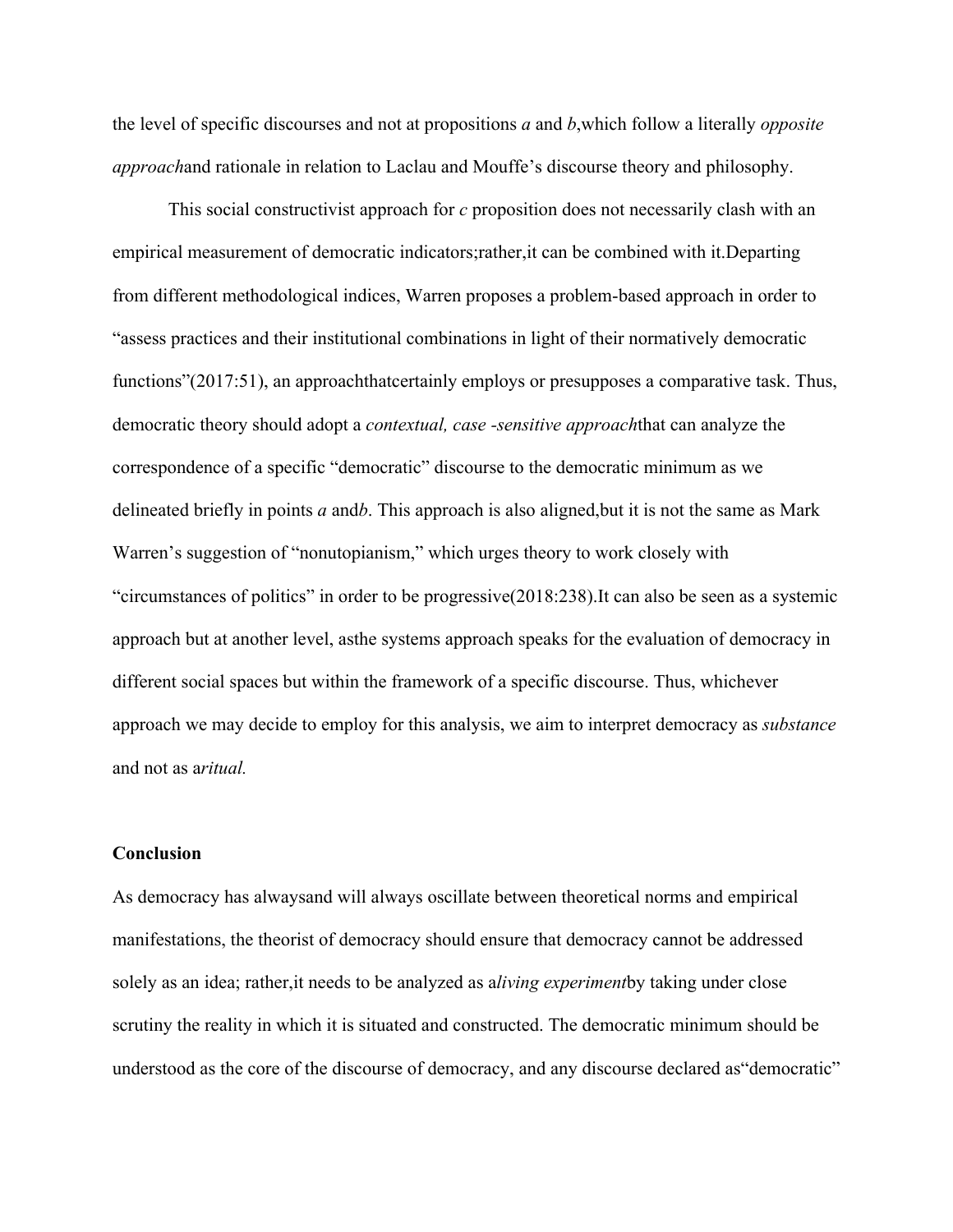should be analyzed in comparison or with reference to it. Our threefold evaluative framework can be seen as an evaluation path and a new organizing framework of relevant literature toward this effort. Again,the discourse of democracy can be seen neither as a normative limitnor as a limit to develop different models of democracy,yet a notion of normativity should be present.However, models of democracy, deliberative or agonistic or any other, are only structural representations of democracy, and thus any failure of them should not be considered as a failure of democracy.

A theorist of democracy, then,is confronted with a continuous challenge to critically examine and combine the emerging conceptualizations of the *subject* and the *correspondent* by paying specific attention to the *vital connection*and how this is operationalized and secured,as this, in the end, defines the legitimacy and quality of the democracy in question.

#### **Acknowledgments**

This paper is part of the project PEREDEP ("Promoting E-rulemaking in the EU through Deliberative Procedures") which has received funding from the European Union's Horizon 2020 research and innovation program under the Marie Skłodowska-Curie grant agreement No. 798502.

**Anastasia Deligiaouri** is Marie Curie Experienced Research Fellow at Dublin City University.E-mail:anastasia.deligkiaouri@dcu.ie, adeligiaouri@gmail.com

**Jane Suiter** is an Associate Professor at the School of Communications at Dublin City University.E-mail: jane.suiter@dcu.ie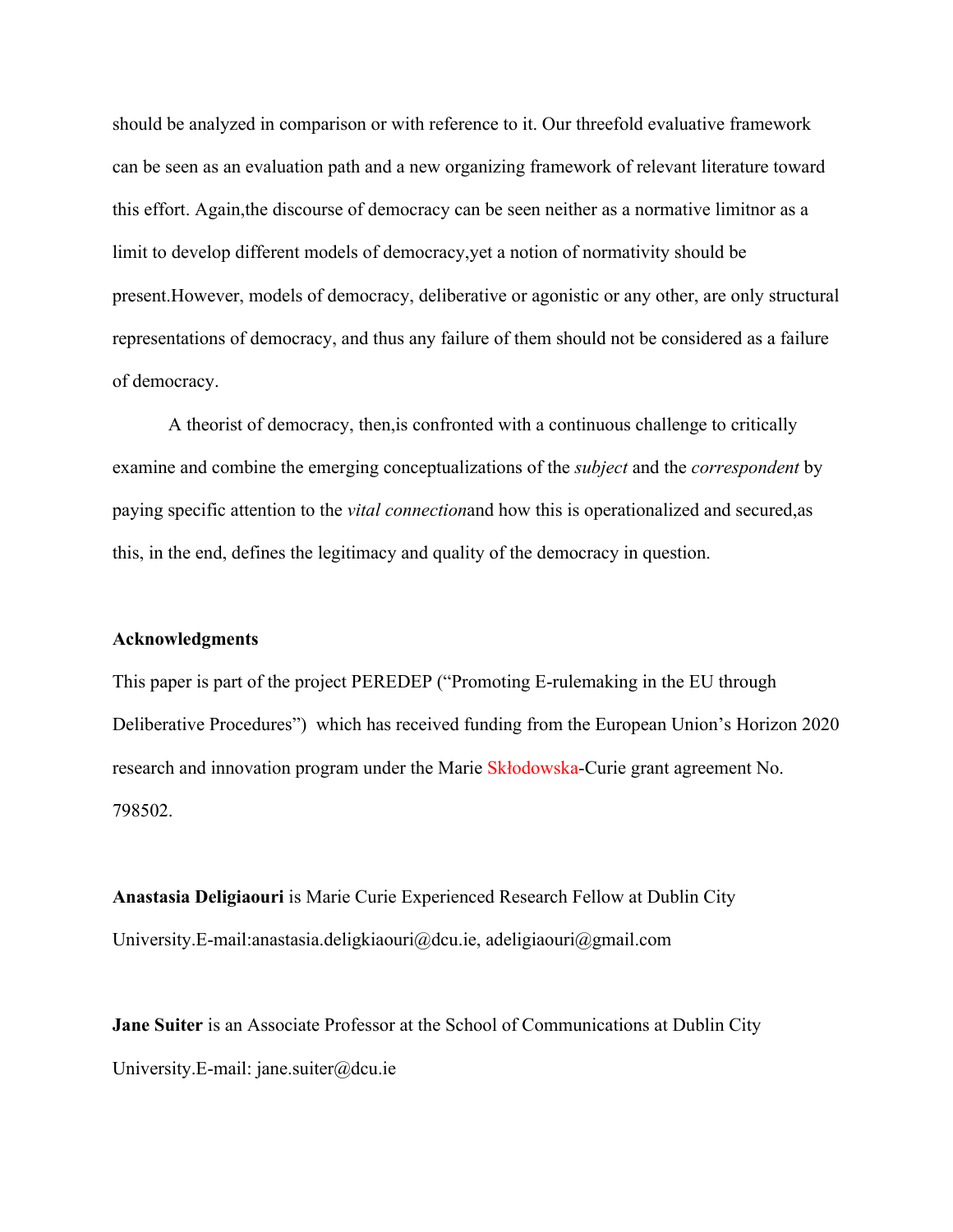## **References**

Archibugi, D., andD. Held. 2011. "Cosmopolitan Democracy: Paths and Agents."*Ethics andInternational Affairs*25(4):433–461.

Aristotle. 1975.*Politics*.Trans. and ed. Nikolaos Paritsis. Athens:Papyros.

- Barros, S. A., andR. C. Sampaio. 2016. "Do Citizens Trust Electronic Participatory Budgeting? Public Expression in Online Forums as an Evaluation Method in Belo Horizonte."*Policy andInternet*8(3): 292–312.
- Bobbio, N. 1993.*The Future of Democracy*. Trans. P. Ramos.Thessaloniki:Paratiritis publications.
- Bohman, J. 2005."From Demos to Demoi: Democracy across Borders."*Ratio Juris*18 (3): 293– 314.
- Connolly,W.1991. "Democracy and Territoriality."*Millennium: Journal of International Studies*20(3): 463–448.
- Couldry, N. 2010. *Why Voice Matters: Culture and Politics after Neoliberalism*. Thousand Oaks, CA: Sage Publications.

Dahl, R. 1956.*A Preface to Democratic Theory*. Chicago: University of Chicago Press.

Dahl,R.1989.*Democracy and Its Critics*.New Haven, CT: Yale University Press.

Dahl,R. 2000.*On Democracy*. New Haven, CT: Yale University Press.

- Diamond, L. 2003."Defining and Developing Democracy" In*The Democracy Sourcebook*, ed. R. A. Dahl, I. Shapiro, and J. A. Cheibub,29-36.Cambridge, MA: MIT Press.
- Elstub, S., and O.Escobar. 2017. "A Typology of Democratic Innovations." In*Political Studies Association's Annual*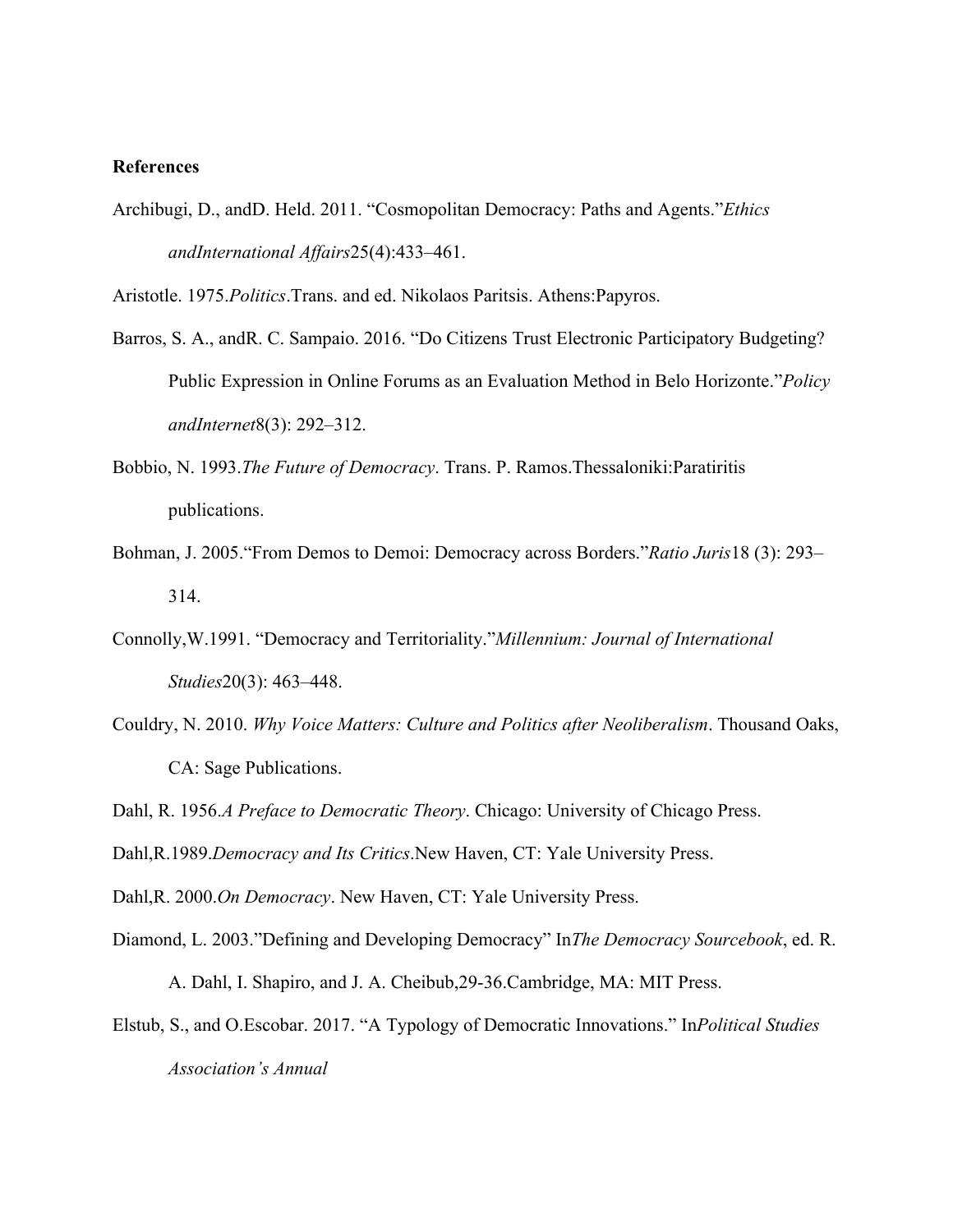*Conference*.https://www.psa.ac.uk/sites/default/files/conference/papers/2017/A%20Typol ogy%20of%20Democratic%20Innovations%20-

Fung, A., and M. E.Warren. 2011. "The ParticipediaProject: An Introduction."*International Public Management Journal*14(3):341–362.

%20Elstub%20and%20Escobar%202017.pdf.

- Gagnon, J. P. 2018. "2,234 Descriptions of Democracy: An Update to Democracy's Ontological Pluralism."*Democratic Theory*5(1): 92–113.
- Held, D. 2003. "The Transformation of Political Community: Rethinking Democracy in the Context of Globalization."In*The Democracy Sourcebook*, ed. R. A. Dahl, I. Shapiro, and J. A. Cheibub, 516–525.Cambridge, MA: MIT Press.
- Held, D. 2003.*Models of Democracy*.Trans. M. Tziantzi, Athens: Polytropon.
- Hyland, J. L. 1995.*Democratic Theory: The Philosophical Foundations*. Manchester:Manchester University Press.
- Laclau, E., and C.Mouffe. 1985.*Hegemony and Socialist Strategy: Towards a Radical Democratic Politics*. London: Verso Trade.
- Mill, J. S. 1972(1861).*Considerations on Representative Government in Utilitarianism, on Liberty and Considerations on Representative Government*.Ed. H. B. Acton.London: Dent.
- Mouffe, C. 2000.*The Democratic Paradox*. London: Verso.
- Mouffe, C. 2005. *On the Political*. London: Verso.
- Offe, Cl., and U. Preuss.2016."The Union's Course. Between a Supranational Welfare and a Creeping Decay."In *Citizens in Europe: Essays on Democracy, Constitutionalism and European Integration*, ed.Cl. Offe and U. Preuss, 1–32.Colchester, Essex: ECPR Press.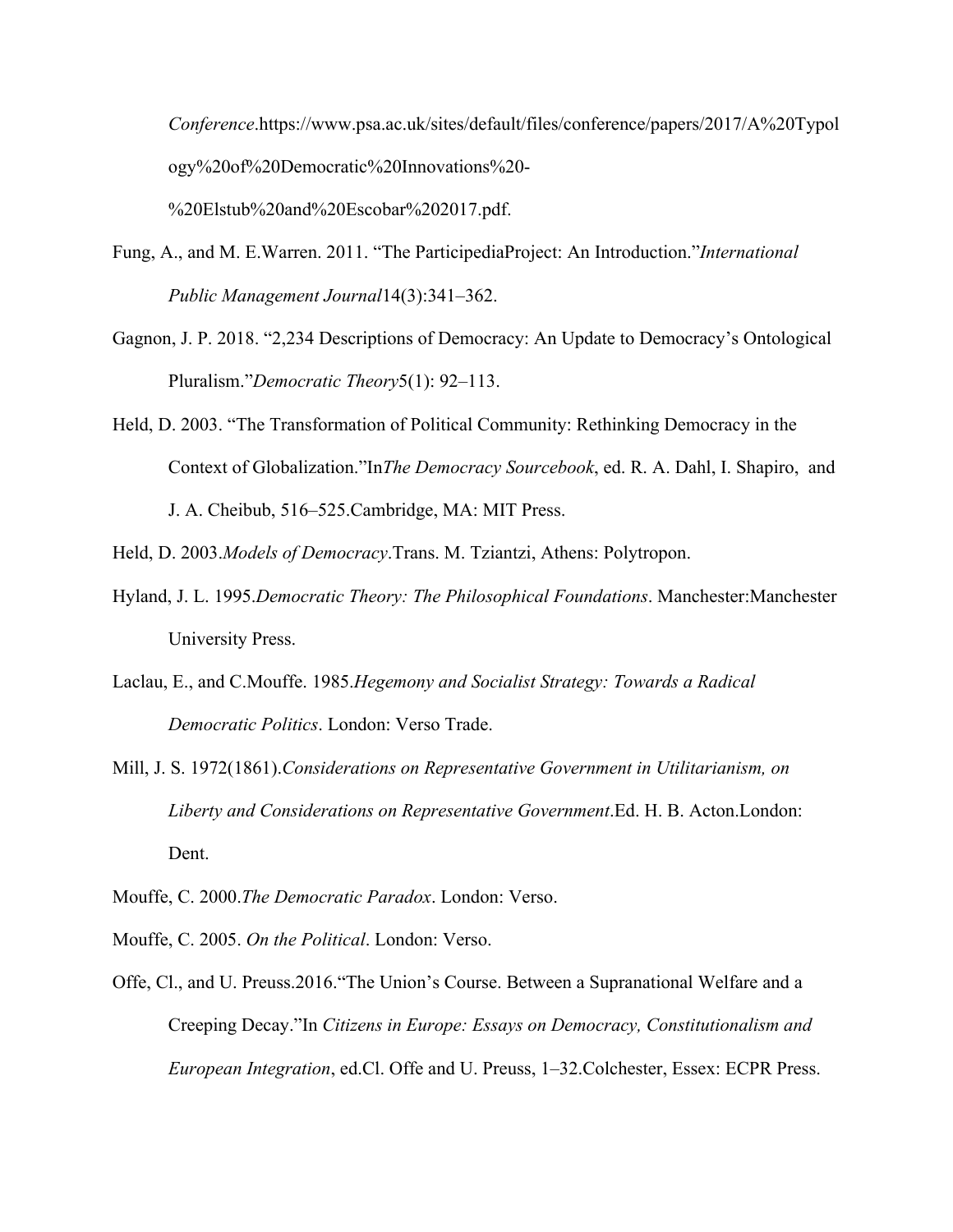- Pech, L.,andK.L.Scheppele.2017."Illiberalism Within: Rule of Law Backsliding in the EU."*Cambridge Yearbook of European Legal Studies* 19: 3–47.
- Putnam, R. 2003."Democracy."In*The Democracy Sourcebook*, ed. R. A. Dahl, I. Shapiro, and J. A. Cheibub, 157–167.Cambridge, MA: MIT Press.

Rousseau, J. J. 1968.*The Social Contract*. Harmondsworth: Penguin.

Saward, M. 2003."Enacting Democracy." *Political Studies*51(1): 161– 179.https://doi.org/10.1111/1467-9248.00418.

- Saward, M. 2008. "Representation and Democracy: Revisions and Possibilities."*Sociology Compass*2(3): 1000–1013.
- Smith, G. 2009.*Democratic Innovations: Designing Institutions for Citizen Participation*. Cambridge:Cambridge University Press.
- Suiter, J., D. Farrell, and C. Harris. 2016. "The Irish Constitutional Convention: A Case of'High Legitimacy'?" In *Constitutional Deliberative Democracy in Europe*, ed. M. Reuchampsand J. Suiter,33–54. Colchester, Essex: ECPR Press.
- Taylor, A. 2019.*Democracy May Not Exist, But We'll Miss It When It's Gone*. Metropolitan Books.https://us.macmillan.com/books/9781250179845.
- Urbinati, N., and M. E.Warren. 2008. "The Concept of Representation in Contemporary Democratic Theory."*Annual Review of Political Science*11: 387–412.
- Van der Meer, T. W.2017. "Political Trust and the 'Crisis of Democracy'."*Oxford Research Encyclopedia* of PoliticsDOI: 10.1093/acrefore/9780190228637.013.77
- Warren, M. E. 2017. "A Problem-Based Approach to Democratic Theory." *American Political Science Review*111(1): 39–53.